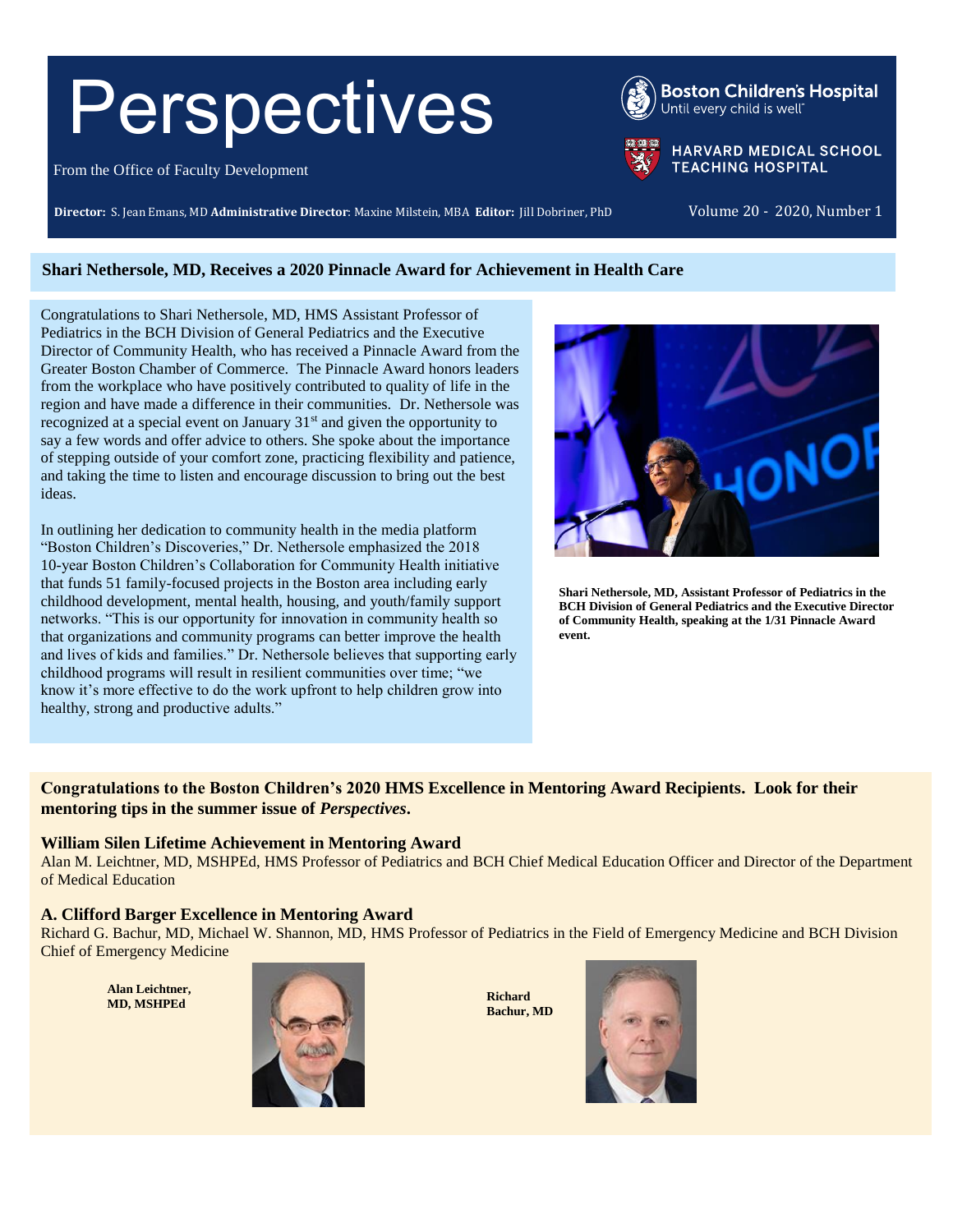#### **Welcoming Peter Laussen, MBBS, FANZCA, FCICM, as the BCH Executive Vice President of Health Affairs**

The Office of Faculty Development joins the Boston Children's community in welcoming Peter Laussen, MBBS, FANZCA, FCICM, back to Children's Hospital when he returns as the newly appointed Executive Vice President of Health Affairs on May 1. Dr. Laussen worked at Boston Children's from 1992 to 2012 as a pediatric cardiac anesthesiologists and is the former BCH Chief of the Division of Cardiovascular Clinical Care and the Dolly D. Hansen Chair in Pediatric Anesthesia. In 2012, Dr. Laussen became the Chief of the Department of Critical Care Medicine at the Hospital for Sick Kids in Toronto. He focused his efforts on hospital safety, faculty recruitment, as well as training and research programs. In a  $1/14/20$  memo to faculty, Kevin Churchwell, MD, BCH President and COO, emphasized Dr. Laussen's visionary approach to the medical delivery system: "he will partner with leadership across the hospital on a full range of research, clinical, academic, operational and strategic issues, essential to our continued success and evolution as the place the world comes for answers."



**Peter Laussen, MBBS, FANZCA, FCICM**

#### **Scott Snapper, MD, PhD, Appointed Chief of the Division of GI-Nutrition**

Scott B. Snapper, MD, PhD, HMS Professor of Medicine and the Egan Family Foundation Professor of Pediatrics in the Field of Transitional Medicine, became Chief of BCH Division of GI-Nutrition on January 1, 2020, succeeding Wayne Lencer, MD, who served as Chief for 16 years. Dr. Snapper earned his MD and PhD from the Albert Einstein College of Medicine and completed residencies at Brigham and Women's Hospital and Massachusetts General Hospital before arriving at Boston Children's in 2011 to become the Wolpow Family Chair and Director of the Inflammatory Bowel Disease Center. His research has focused on immune deficiency and inflammatory bowel disease (IBD) and with colleagues, he has built an impressive multidisciplinary IBD clinical program at BCH.



**Scott Snapper, MD, PhD**

#### **PACEM: BCH Ophthalmology Mentoring Program Wins 2019 HMS Award**

Congratulations to the Ophthalmology Mentoring Program (co-leaders David Hunter, MD, PhD, and Patricia d'Amore, PhD, MBA) for receiving the 2019 Program Award for a Culture of Excellence in Mentoring (PACEM) from the HMS Office for Diversity Inclusion and Community Partnership for establishing an outstanding mentoring program across 4 hospitals in clinical and basic science. The Ophthalmology Program facilitates creating an environment in which all faculty members are served by a wellestablished and enriching mentoring program and by directing and supporting junior faculty toward promotion. Mentors focus with mentees on clinical or investigative goals, increasing and expanding their portfolio of invited presentations, scholarly publications, teaching opportunities and mentorship of peers.



**David Hunter, MD, PhD, and Patricia d'Amore, PhD, MBA, receiving the 2019 PACEM from Dean George Daley, MD, PhD (center)**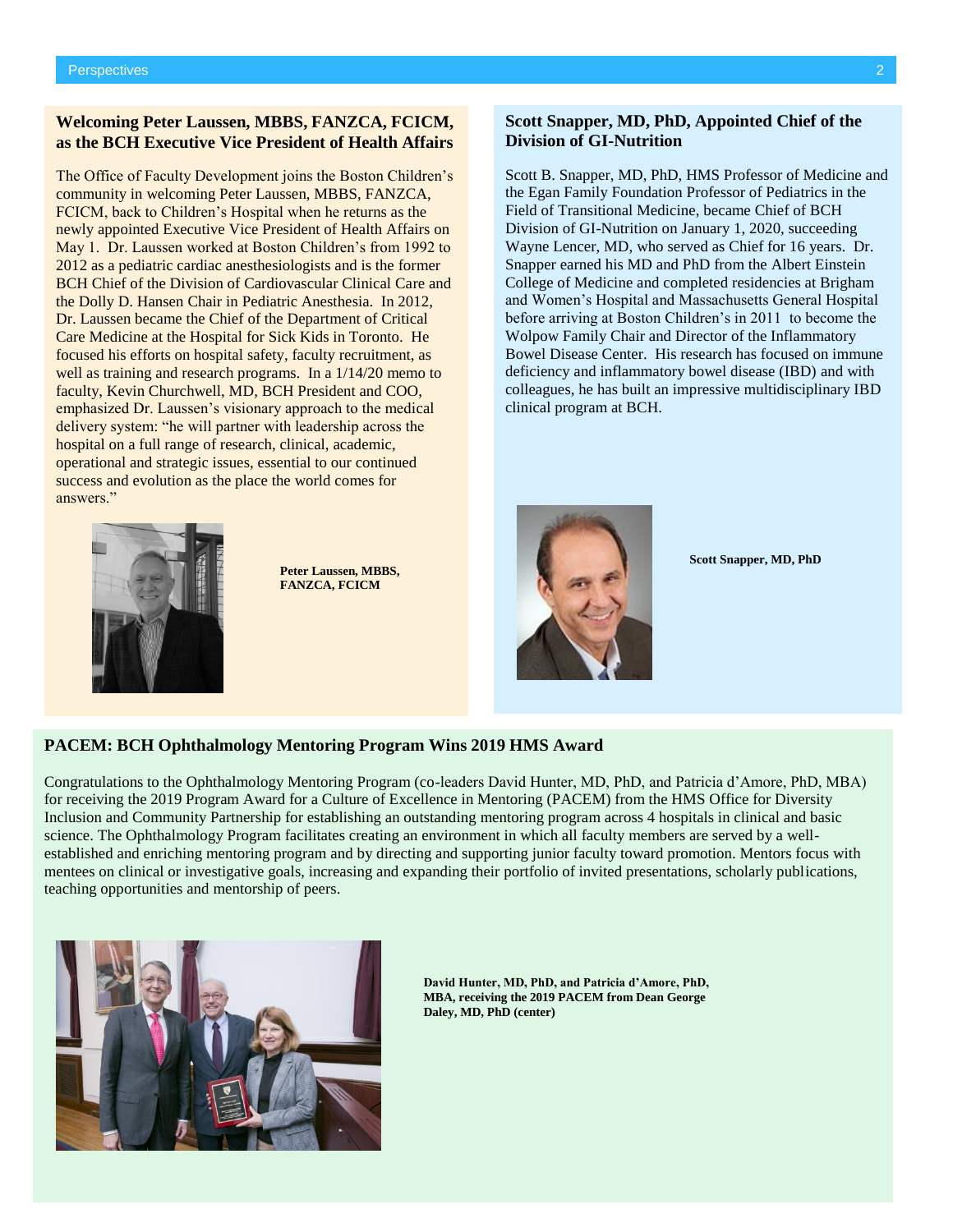#### **Marsha Moses, PhD, Inducted as Fellow in the American Association for the Advancement of Science**

Congratulations to Marsha Moses, PhD, HMS Julia Dyckman Andrus Professor of Surgery and Director of the Vascular Biology Program, who was recently inducted into the American Association for the Advancement of Science. The fellowship is awarded through a peer selection process and is a prestigious achievement for scientists and researchers. Dr. Moses's research focuses on cancer treatments using biomarker medicine and nontoxic nanomedicine.



**Marsha Moses, PhD**

#### **S Jean Emans, MD, Honored with the HMS Diversity Lifetime Achievement Award**

Congratulations to S. Jean Emans, MD, Director of the Office of Faculty Development and the HMS Mary Ellen Avery Professor of Pediatrics, who received the 2020 Diversity Lifetime Achievement Award given by Harvard Medical School. The award honors faculty who have worked to create a diverse and inclusive community at HMS and its affiliate hospitals.



**S. Jean Emans, MD**

#### **Director's Perspectives, by S. Jean Emans, MD**

We know that the coronavirus pandemic is affecting all of us across the world. Life changes every day for our faculty, trainees, staff, patients, and families. In this issue, we update you on some of the recent achievements and contributions of our faculty at Boston Children's. Congratulations to Marsha Moses, PhD, Director of the Vascular Biology Program, who has been inducted into the American Association for the Advancement of Science, Shari Nethersole, MD, who has been honored with a Pinnacle Award, Rich Bachur, MD, and Alan Leichtner, MD, MSHPEd, for HMS Mentoring Awards, and Scott Snapper, MD, new Division Chief of GI-Nutrition. We thank all those working to improve the health and life of children and recognize that our lives are being upended by rapid changes. As always, take time for yourself. Peace and a better 2021.

#### **Update from the BCH Medical Library By Chloe Rotman, MLIS, Manager of Library Services**

The library has restarted its monthly book club, facilitated by Anna Dorste. February's book was On Earth We're Briefly Gorgeous, by Ocean Vuong and the March book club discussed Year of Wonders, by Geraldine Brooks. Please join us at future virtual Zoom meetings at noon-time with colleagues from across the hospital. For more information, or to join the book club e-list, email [library@childrens.harvard.edu.](mailto:library@childrens.harvard.edu)

Looking for a good book? Here's what the librarians and archivists are reading right now.

Chloe – *Long Bright River* by Liz Moore

Anna – *Time After Time* by Lisa Grunwald

Alex – *Girl, Woman, Other* by Bernardine Evaristo

Katie – *Life of the Party* by Olivia Gatwood

**Joan Reede, MD, MPH, MS, MBA, and HMS Dean for Diversity and Community Partnership, was also inducted as a 2020 AAAS fellow in the Medical Sciences Section.**



**Awardees at the 2019 Children's Research and Medical Education Award Ceremony, sponsored by Sandra Fenwick, MPH, CEO; Kevin Churchwell, MD, President and COO; David Williams, MD, Chief Scientific Officer; Jean Emans, MD, OFD Director; and Alan Leichtner, MD, MSHPEd, Chief Medical Education Officer**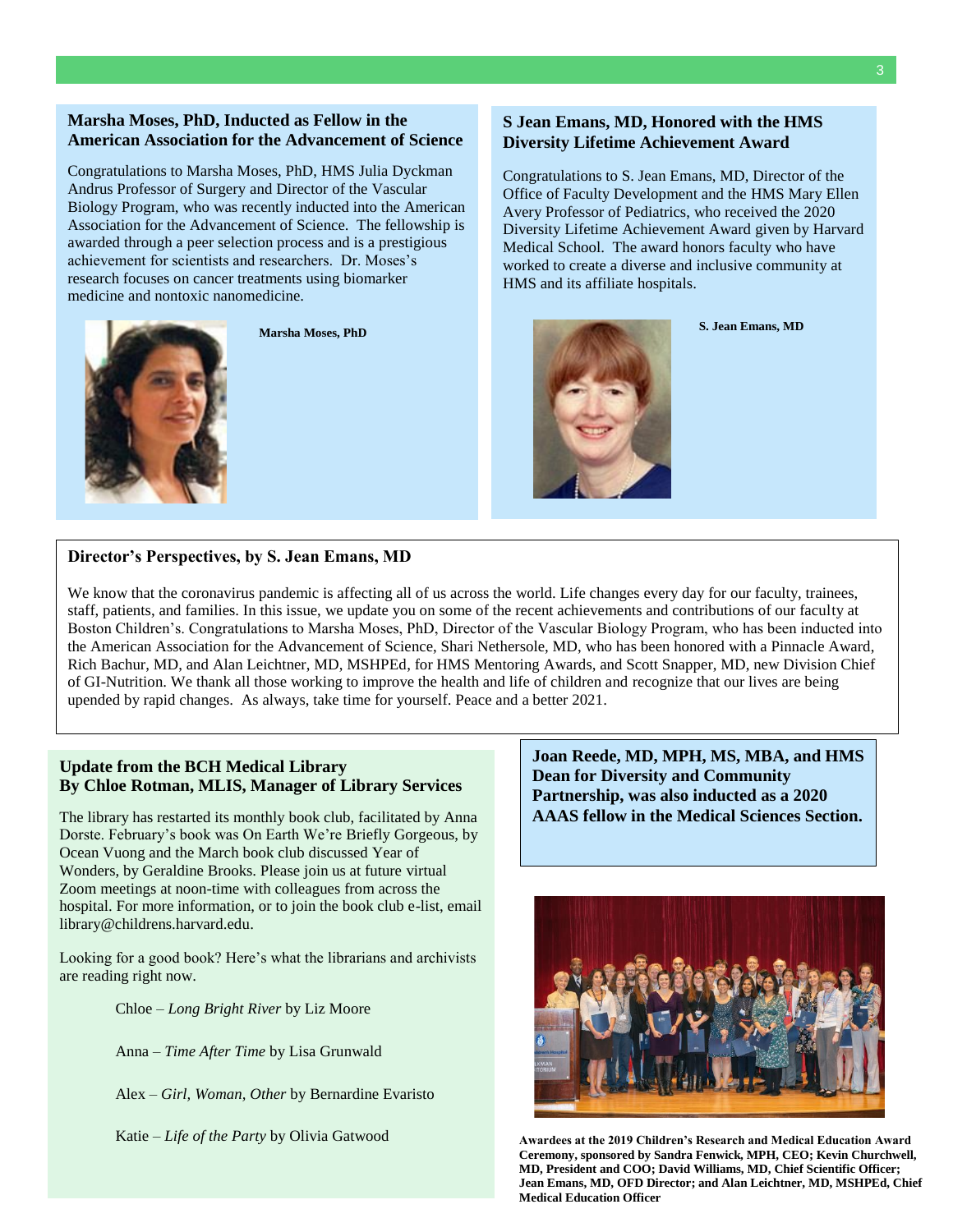#### **Office of Health Equity and Inclusion News**

**By Valerie L. Ward, MD, MPH, Medical Director; Nikki Tennermann, LICSW, Administrative Director; and Geeranan Chuersanga, MS, Program Coordinator**

#### **Boston Children's Health Equity and Inclusion Scholarly Events**

The Inaugural Medical Staff Organization Visiting Professorship in Health Equity and Inclusion took place on December 11, 2019 with Kevin B. Churchwell, MD as the invited speaker. His lecture, "Health Equity and Inclusion: A Tale of Three Hospitals," described Boston Children's history with respect to health equity and inclusion in American history, reviewed priorities for the 3 health equity offices that he established at 3 different pediatric medical centers (including Boston Children's Hospital), and outlined Boston Children's vision for equity, diversity and inclusion.

The 2020 Annual Rev. Dr. Martin Luther King Jr. Observance took place on January 16, 2020 with keynote speaker **Gary Bailey, MSW, ACSW**, Assistant Dean for Community Engagement and Social Justice, Professor of Social Work and Director of Urban Leadership Program at Simmons University. His lecture, "Is King's DREAM still alive?," emphasized the importance of acknowledging how the historical trauma impacting African-American and LGBTQ individuals contributes to health disparities today.

> The Office of Health Equity and Inclusion and the Department of Pediatrics hosted Black History Month Pediatric Grand Rounds (February 12, 2020) with invited **speaker Paula A. Johnson, MD, MPH**, 14th President of Wellesley College and former Chief of the Division of Women's Health at Brigham and Women's Hospital and Professor of Medicine (Cardiology) at Harvard Medical School (HMS).



**Paula A. Johnson, MD, MPH**

President Johnson's lecture, "The Fierce Urgency of Now: Health, Education, and Democracy," discussed how structural inequities perpetuate gender disparities in health, education and society. She also emphasized the need to develop, retain and advance a diverse physician workforce in academic medical centers, and the relationship between the diversity of health care workforce and improved patient health outcomes.

#### **Program Update**

We are excited to announce the addition of **Jessica Henderson Daniel, PhD, ABPP,** to the Office as of January 2020. Dr. Daniel is an Associate Professor of Psychology, Harvard Medical School and Director of Training Emerita for the Psychology Internship Training Program at BCH. She is the Co-Chair Emeritus of the MLK Committee, Past Chair of Black History Month Grand Rounds, Founder and Past Chair of the MLK Legacy Lecture Series, and Founder of the Department of Psychiatry Fishbowl Grand Rounds. She was the 2018 president of the American Psychological Association, served as APA President-elect in 2017 and was the first African-American woman to lead the Association. Her primary presidential initiative was Citizen Psychologists, a term she created to recognize psychologists who apply psychological science to enhance the lives of those in their communities.



**Jessica Henderson Daniel. PhD, ABPP**

#### **BCRP Training Program Recruitment**

With the support of the Boston Combined Residency Program (BCRP) Training Program Directors, on January 27, 2020 the BCRP Diversity Council hosted a 2nd Annual Second-Look Interview Day for applicants from backgrounds underrepresented in medicine. Ten applicants attended. The Office of Health Equity and Inclusion, Physician-in-Chief **Gary Fleisher, MD**; BCRP Program Director **Theodore Sectish, MD**; and Associate Program Director **Thomas Sandora, MD, MPH**, gave opening remarks. **Camila Mateo, MD, MPH**, moderated a panel with **Kevin B. Churchwell, MD, Boston Children's Hospital President and COO**; **Faye Holder-Niles, MD, MPH**, Director of the Primary Care Asthma Program; **and Enid Martinez, MD**, Associate in Critical Care Medicine. Many thanks to BCRP Diversity Chief Residents **Destiny Tolliver, MD**, and **Yuan He, MD, MPH**, for their assistance.



#### **Building the Next Generation of Physicians**

**Valerie L. Ward, MD, MPH, Paul Rufo, MD, MMSc** and **Alan**  Leichtner, MD, MSHPEd developed the SCribe and MentoRIng for Premedical Students (SCRIPT) Program which is a pipeline program for premedical college students. Over a two-year period, students will be employed at Boston Children's as medical scribes, engage in clinical scheme in the new President of the Alumni observerships and educational seminars, and receive longitudinal career mentorship from physicians. The first cohort of SCRIPT scribes, comprised of five premedical students from Boston College, began in winter 2020, and are pictured here with Drs. Ward, Rufo and Leichtner; and Boston College Pre-Health Dean Luna and Assistant Director Maureen Simmons.

Harvard Medical School.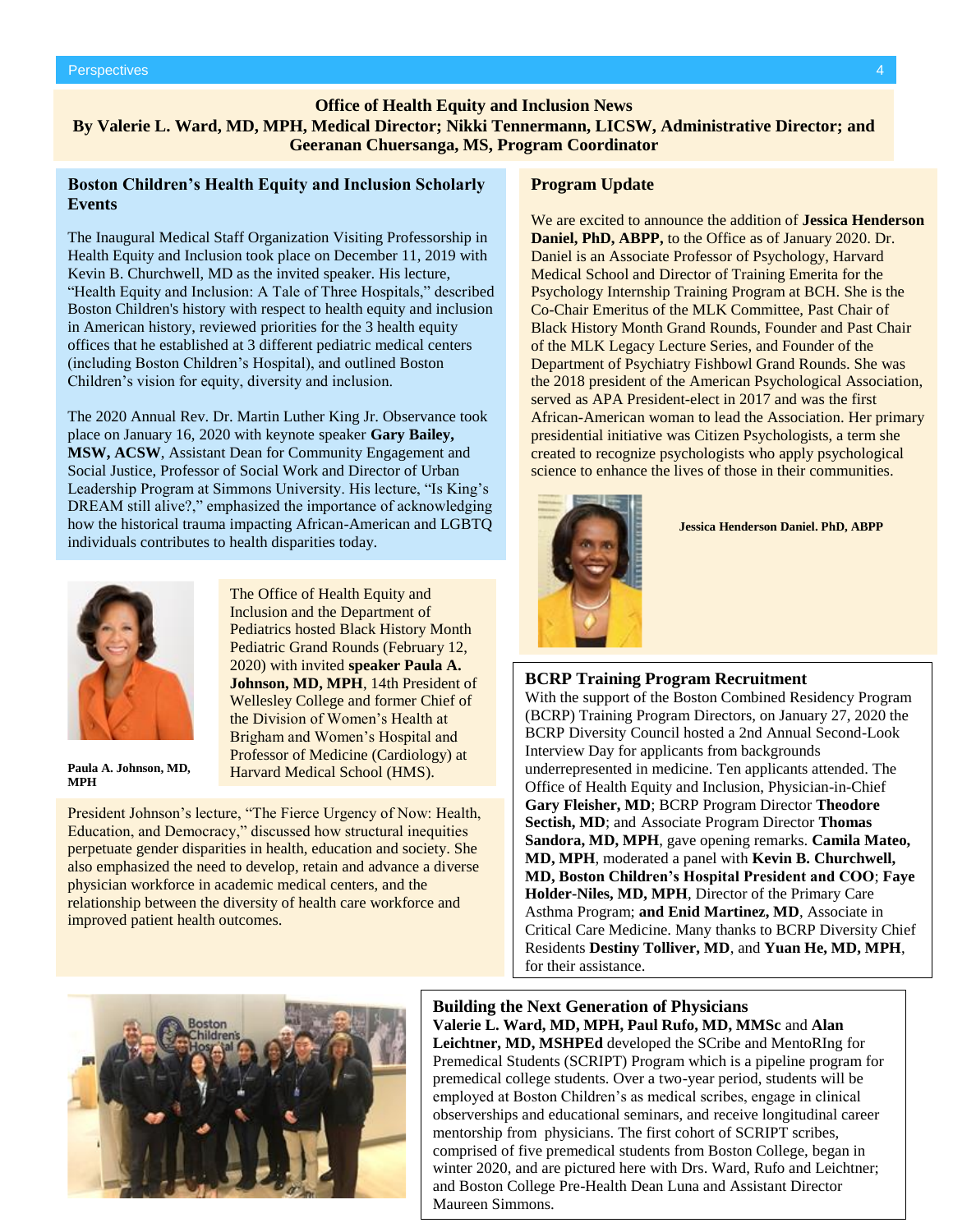#### 5

### **News from the BCH Archives - Submitted by Katie Loughrey, BCH Archivist**

#### **Sister Adeline Blanchard Tyler: A nursing leader - from the Civil War to tenure as the first administrator of Boston Children's Hospital**

Born in 1805 in Billerica, Massachusetts, Adeline Blanchard was one of six children. She married John Tyler, a forty-eight year old widower when she was twenty-two years old. During the twenty-five years of her marriage, she lived a quiet life, joining the Episcopalian Church, and teaching Sunday school and performing charitable work. Taking a whole new path upon her husband's death in 1853, Tyler traveled to Europe to train as a nurse at the Institute of Protestant Deaconesses at Kaiserswerth, Germany. This is where Florence Nightingale trained in 1850 and 1851.

In 1856, she took charge of an infirmary being started in Baltimore, where she also became one of the first five women in America to be made a Deaconess of the Episcopal Church and helped establish St. Andrew's Infirmary for the Destitute. Tyler is considered one of the first nurses of the Civil War. After the first bloodshed of the conflict - the Baltimore riot of 1861, which erupted after Union soldiers from Massachusetts were attacked by Southern sympathizers on their way to Washington D.C.– Sister Tyler boldly demanded entry to the police station where the Union men were being held to treat their wounds. She even brought two seriously injured men to her home for further care in a covered wagon under police escort. She continued to provide care at hospitals in Baltimore throughout the war and was known for her equal treatment of soldiers from both sides, as well as raising awareness of maltreatment of the wounded and prisoners of war.

In 1869, when she was sixty-three years old, Tyler was invited by Boston Children's founder Dr. Francis H. Brown to become a "Lady Superintendent" of a new hospital for children. As head administrator of hospital operations and supervisor of the nursing staff, in a few short years she helped build the then tiny hospital's capacity and set it on a sturdy foundation. However, her tenure was not to last. In 1871 she was diagnosed with cancer. She told no one at the hospital and held out until 1872 before announcing she was retiring due to her age. A fearless re-inventor of her own life, Sister Tyler passed away in 1875.

In 2019, the Archives Program was delighted to discover that a rare Mathew Brady portrait of Sister Tyler existed. Mathew Brady was one of the earliest photographers in the United States, known for his photographs of Civil War battlefields as well as studio portraits of politicians, generals and public figures, including Abraham Lincoln and Frederick Douglass. We were able to acquire the portrait for the hospital's collection with the generous assistance of Chief Nursing Officer Laura Wood, RN and the Nursing Department.



**Adeline Blanchard Taylor; Matthew Brady portrait**



**Back of portrait**

**Carmon Davis, MD, Appointed President of the Alumni Association at Harvard T.H. Chan School of Public Health**

The Harvard T.H. Chan School of Public Health announced the new President of the Alumni Association, Carmon Davis, MD, MPH. Dr. Davis is a pediatrician in Children's Hospital Primary Care Center and an Assistant Professor of Pediatrics at Harvard Medical School.



**Carmon Davis, MD**